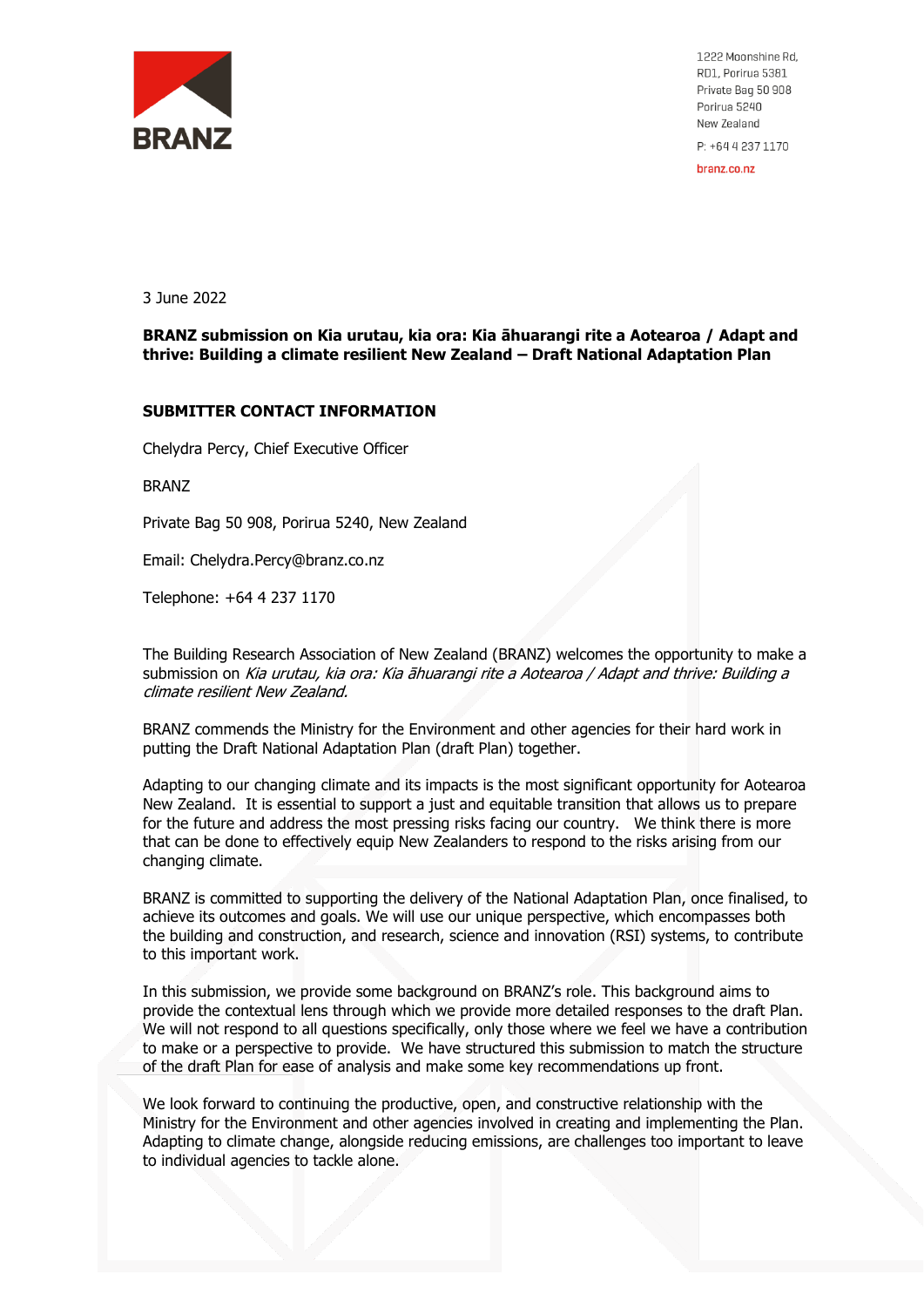# **ABOUT BRANZ**

BRANZ<sup>1</sup>, is a multi-faceted, science led organisation. We use independent research, systems knowledge, and our broad networks to identify practical solutions that improve Aotearoa New Zealand's building system performance. BRANZ is driven by the knowledge that to thrive as a society, New Zealanders need a built environment that is safe, healthy and performs well. Our vision is to **Challenge Aotearoa New Zealand to create a building system that delivers better outcomes for all**.

To do this, BRANZ cultivates strong relationships with industry, government and building users through collaboration and facilitating the sharing of insights, opportunities and ideas. These relationships underpin the range and depth of BRANZ's knowledge and ability to understand the linkages and interactions that influence the building system.

BRANZ undertakes and commissions research, funded by the Building Research Levy, which is both practical and drives positive building and construction system change. This work helps improve industry practices around the performance of buildings and how we use them, through to informing policy and legislation and all points in between.

## **Our contribution to the knowledge base on understanding the effects of climate change**

BRANZ has been at the forefront of research addressing the built environment's contribution to climate change and has been helping to drive evidence-based policy by providing expert advice. BRANZ has a history of engaging in climate change research since the year 2000 when we released the seminal Implications of Climate Change for the Construction Sector report.

Today BRANZ continues that legacy through both our research and sustainability action as a business. This includes the BRANZ-led multi-year research programme: Transition to a zerocarbon built environment<sup>2</sup>. We contribute our research knowledge actively to the policy development process through engaging with officials and providing submissions to consultations<sup>3</sup>.

We are also creating new pathways to help support the building and construction industry to address and adapt to climate change and other environmental issues. For example, over the course of 2021, BRANZ led the Environment Workstream of the Construction Sector Accord<sup>4</sup> . Please refer to more detail on this work in Recommendation Two below.

<sup>1</sup> <https://www.branz.co.nz/>

<sup>2</sup> <https://www.branz.co.nz/environment-zero-carbon-research/transition/>

<sup>&</sup>lt;sup>3</sup> Relevant submissions include those on Climate Change Commission's Call for Evidence (2019); Climate Change Commission's Draft Advice (2021); Ministry of Business Innovation & Employment's (MBIE) Building for Climate Change

programme – Whole-of-Life Embodied Carbon Emissions Reduction Framework; Transforming Operational Efficiency and H1 consultation (2021); Ministry for the Environment' Transitioning to a low-emissions and climate-resilient future plan (2021).

<sup>4</sup> <https://www.constructionaccord.nz/transformation-plan/environment/>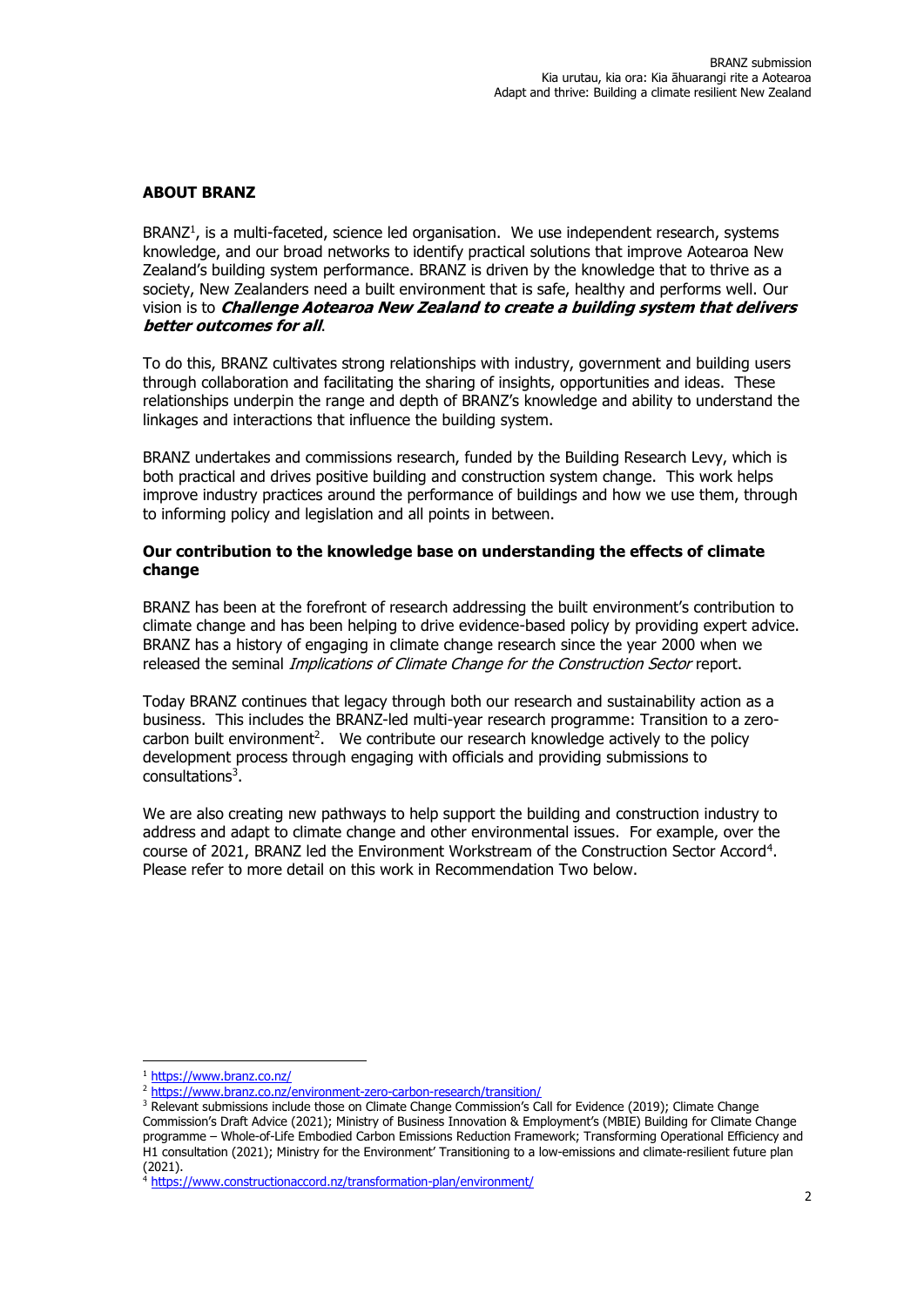## **BRANZ's RESPONSE TO THE DRAFT NATIONAL ADAPTATION PLAN**

We acknowledge and support the overall goal and the objectives of the proposed draft Plan.

Due to the comprehensive nature of the questions involved in this consultation, BRANZ will provide high level feedback and more detailed responses in specific areas that relate to our experience, knowledge, and expertise. We highlight some recommendations to be considered as the final plan is developed and implemented.

Our key recommendations for the Plan and its implementation are outlined below.

## **Recommendation One: The National Adaptation Plan will need to be placed in the broader system context**

We acknowledge the draft Plan has provided links to relevant work that will contribute to achieving the Plan. However, we think it is important to review the Plan from a system lens.

System(s) transformation takes a long time and requires a range of new competencies which will need to be developed across the economy. All areas have the potential to result in inadvertent impacts elsewhere in Aotearoa New Zealand. These impacts need to be carefully considered and any resulting trade-offs will need to be carefully weighed up. The shifts will need to be guided and adapted as change is embedded and new behaviours or barriers emerge that work against the desired outcomes. Having good success measures to track the impact of the desired change will be important, as well as those that signal any unintended consequences. Equally, consideration of the impacts beyond climate change in other environmental areas need to be considered from that system lens.

# **Recommendation Two: Adopt the Construction Sector Environment Roadmap for Action**

In 2021 the Construction Sector Accord asked BRANZ to lead a workstream on Environment. This workstream was scoped from the perspective that good work is happening across the construction sector to address some of the environmental challenges and issues caused by construction in Aotearoa New Zealand. However, what had been missing was coherency around how the sector can work together to contribute to Aotearoa New Zealand's environmental and climate change goals. We worked with specialists across the sector to develop:

- A review of the environmental challenges and opportunities for the sector, which is the paper [Environmental challenges, opportunities and transitions for construction in](https://d39d3mj7qio96p.cloudfront.net/media/documents/Environmental_Challenges_Opportunities_Transitions_Paper_June_2021.pdf)  [Aotearoa New Zealand](https://d39d3mj7qio96p.cloudfront.net/media/documents/Environmental_Challenges_Opportunities_Transitions_Paper_June_2021.pdf)<sup>5</sup>. One of the seven environmental challenges/opportunities identified was climate adaptation<sup>6</sup>; and
- [A Construction Sector Environment Roadmap for Action](https://www.branz.co.nz/documents/3516/FINAL_Environment_Roadmap_for_Action.pdf)<sup>7</sup>. This Roadmap was seen as an important step to identify what actions need to happen across the construction sector to begin the steps towards the 2050 climate and environmental goals that Aotearoa New Zealand has signed up to.

<sup>5</sup>

https://d39d3mj7qio96p.cloudfront.net/media/documents/Environmental\_Challenges\_Opportunities\_Transitions\_Paper\_J une\_2021.pdf

 $6$  The other six challenges are greenhouse gas emissions, energy, waste, water, land use, and regenerative construction 7 https://d39d3mj7qio96p.cloudfront.net/media/documents/FINAL\_Environment\_Roadmap\_for\_Action.pdf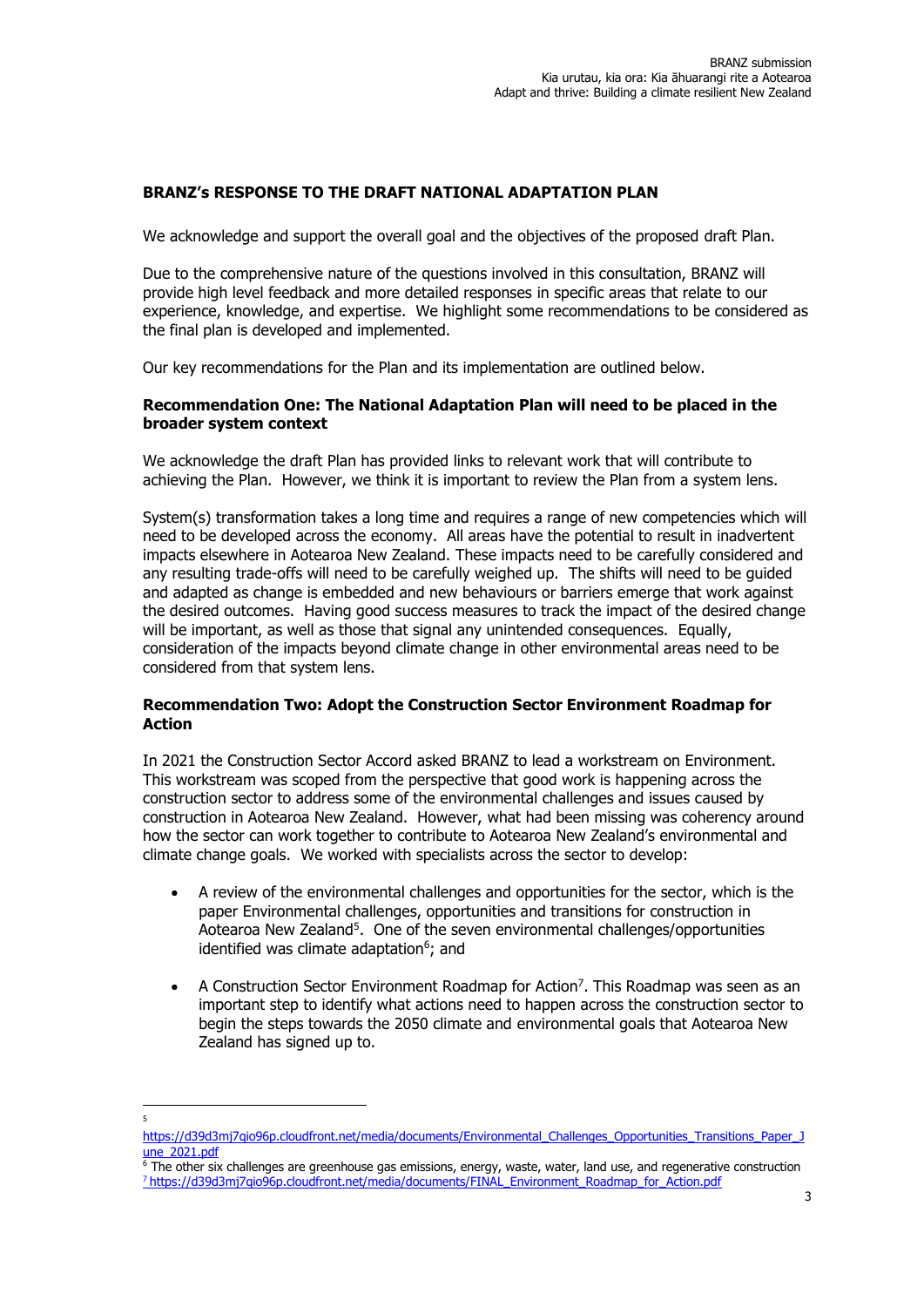The Roadmap identifies four priority areas with a series of actions for the next 2-3 years which would support the sector to begin the much-needed transitions towards the 2050 goals $^8$ :

- Changing mindsets;
- Scaling up;
- Incentivising and aligning; and
- Demonstrating impact.

This work took an approach which encompassed all environmental issues / opportunities facing construction in Aotearoa New Zealand. It was cognisant of the work that was already happening and identified the actions that were needed to be taken to reach the 2050 goals.

As the Construction Sector Accord has developed its plan for the next stage of its Transformation Plan (2022-2025), it has as a matter of priority focused on the goals of reduced waste and operational and embodied carbon. Given this focus, there is a need to explore where the actions sitting outside of these priorities are taken up.

We welcome a conversation with officials on how this can be supported in the longer term to meet the Roadmap's 2030 outcomes and how the National Adaptation Plan could be a vehicle for some of this work.

#### **Recommendation Three: Ensure the regulatory environment is coherent and enabling change**

There is a need to review the regulatory environment from a sectoral system lens to ensure coherency. It was highlighted in the Construction Sector Environment Roadmap for Action (ref Roadmap Action #19) that a stock take of the full regulatory and policy spectrum is needed. This is required to support the construction sector to deliver an environmentally sustainable built environment. From this the:

- a) policy and regulatory needs and barriers / disincentives / gaps across the construction value chain that influence environmentally sustainable performance will need to be identified; and
- b) policies and regulations will need to be improved to provide better cohesion, clarity and consistency, reflect whole-of-life environmental performance and enable innovative practices.

This is a gap that still needs to happen from the perspective of the building system.

## **Recommendation Four: Place a greater emphasis on 1) the skills-needs of sectors making up the economy in driving change towards adaptation and 2) more focus on supporting public behavioural change**

A consistent theme of our work, highlighted in previous climate change related submissions and in the Construction Sector Environment Roadmap for Action, has been the need to support the development of new skills. We think this is likely to be an issue across the economy and across other sectors too. We recommend adopting the skills actions in the Construction Sector

<sup>8</sup> The 2050 goals articulated in the Construction Sector Environment Roadmap for Action are: Zero carbon construction; a circular construction economy; and regenerative construction.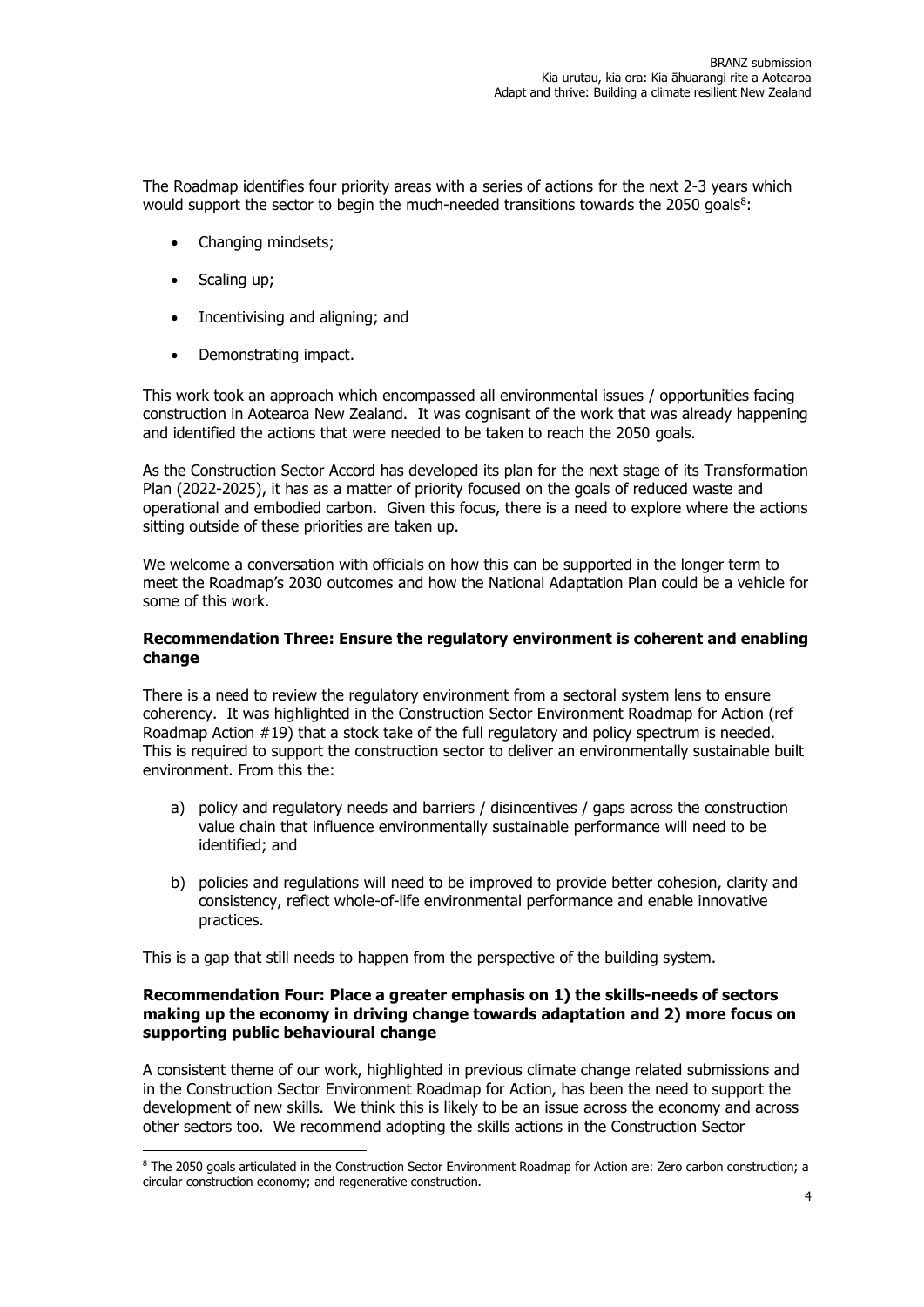Environment Roadmap for Action to assist with climate change adaptation for the Homes, Buildings and Places actions area. Without support to upskill their skills and knowledge to address climate change, the industry will be unable to implement many of the actions outlined in the document. By skills we mean both those learnt at the beginning of a career and those developed across the career.

BRANZ also encourages more engagement and work into creating greater insight into behaviour and behaviour change within the Plan. Although legislation, policy, and guidance will influence behaviours to some degree, the Plan would also benefit from more specific actions around market incentives, technological changes, and behaviour change. This includes providing actions around those incentives and changes. New Zealanders are already experiencing climate related events, and the number and impact of these is likely to increase in coming years. Therefore, the government has a clear role to play in supporting people to build their own capacity to adapt and build their resilience to these events.

## **Recommendation Five: A new kind of governance is needed**

We understand that the Plan is government-led and will necessarily require significant coordination across government agencies. However, we are concerned that the governance model outlined on page 107 of the draft Plan is not fit for purpose to ensure wide system change focussed on delivery. Implementing the Plan will require significant effort to support delivery and should include partnership with Te Tiriti partners, the private sector and the perspectives of those impacted.

A governance model supported by a clearly articulated and communicated set of indicators and measures tracked to ensure progress towards the goals and outcomes would make the Plan's implementation have more impact.

The governance of the Plan's implementation will also need to ensure alignment with other initiatives and actions happening across the economy (both in government and in the private sector).

#### **Recommendation Six: Greater coherency across the research and innovation system to support delivery**

The draft Plan highlights the critical contribution by the research, science and innovation community and identifies the priorities for further research. We support these priorities on what research needs to be done and what knowledge gaps exist. In our response below, we highlight some gaps associated with the built environment adapting to climate change which could add to the research strategy of the Plan.

In our Te Ara Paerangi | Future Pathways Green Paper<sup>9</sup> submission we highlighted the need for further consideration of the behaviours, attributes of the science system, regarding 'how' research is done. This includes better coherence, coordination, stability and scale across the research system. We recommend these aspects are considered as the research strategy is finalised, alongside the research community and users of the research.

<sup>9</sup> [https://www.mbie.govt.nz/dmsdocument/20460-building-research-association-of-new-zealand-te-ara-paerangi-future](https://www.mbie.govt.nz/dmsdocument/20460-building-research-association-of-new-zealand-te-ara-paerangi-future-pathways-green-paper-submission-pdf)[pathways-green-paper-submission-pdf](https://www.mbie.govt.nz/dmsdocument/20460-building-research-association-of-new-zealand-te-ara-paerangi-future-pathways-green-paper-submission-pdf)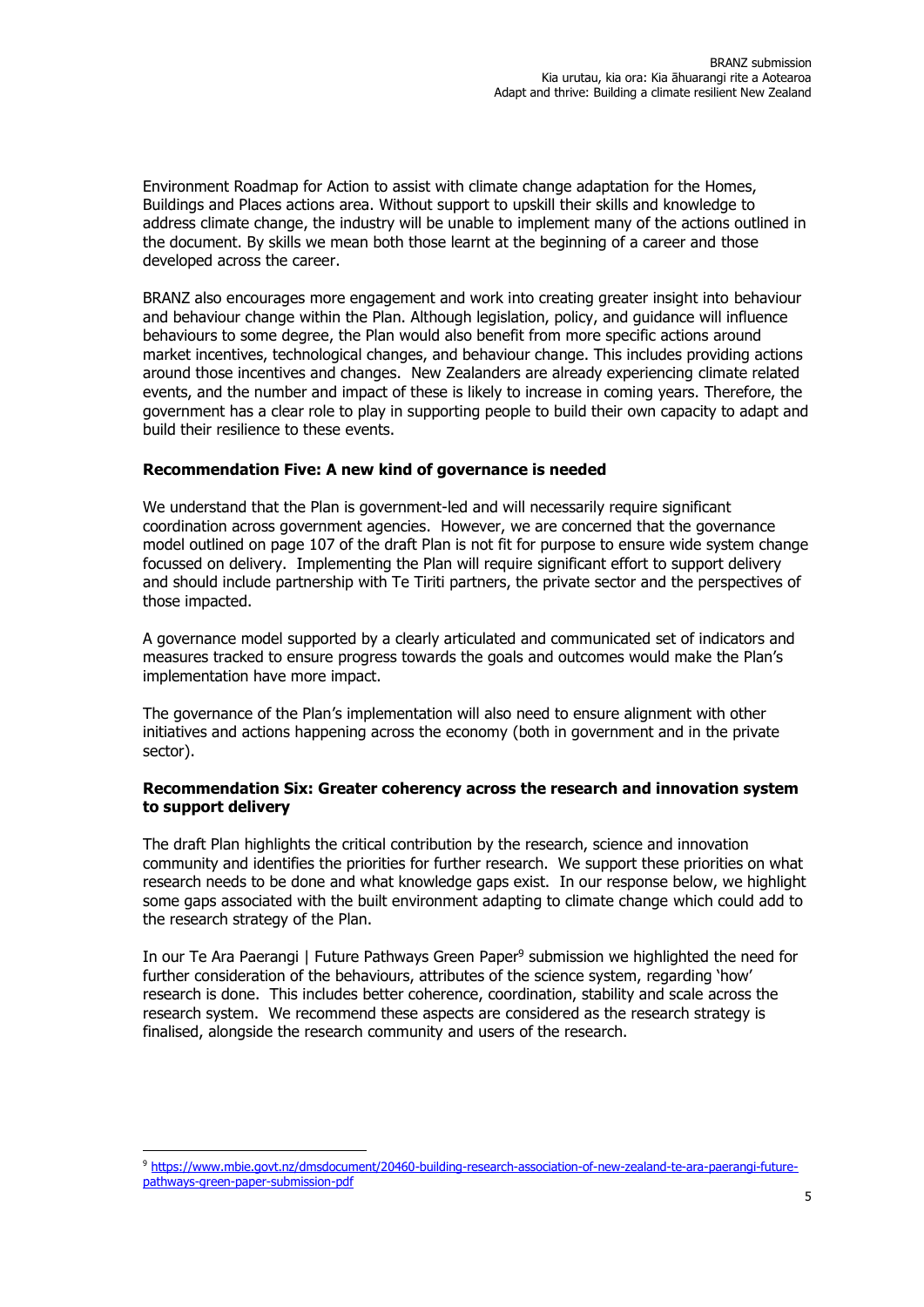#### **GENERAL QUESTIONS**

## **QUESTION 1**

**Climate change is already impacting New Zealanders. Some examples include extreme weather events such as storms, heatwaves and heavy rainfall which affects lives, livelihoods, health and wellbeing, ecosystems and species, economic, social and cultural assets, services (including ecosystem services) and infrastructure. How is climate change impacting you? This could be within your community and/or hapū and iwi, and/or your business/organisation, and/or your region.**

As noted above, BRANZ invests the Building Research Levy to improve building system performance by co-creating enduring solutions that make a real difference in the lives of people in Aotearoa New Zealand. Investment signals are developed through a range of means, from input by the Building Research Advisory Council<sup>10</sup> and other stakeholders, and through our biennial industry needs survey<sup>11</sup>. Industry concerns over how to prepare for climate change, in particular about how to prepare for upcoming changes to legislation, continue to grow. As an organisation we are responding by prioritising investment in research that addresses these knowledge gaps.

Our current research is broadly aligned to three multi-year research programmes which all have both a direct and indirect contribution to make in supporting Aotearoa New Zealand's adaptation to climate change:

- Transition to a zero-carbon built environment.
- Warmer, drier, healthier homes.
- Building fire-safe densified housing.

## **QUESTION 2**

## **The national adaptation plan focuses on three key areas. Please indicate which area is most important for you.**

All three key areas are important. However, we think that on balance if focus area three (embed climate resilience across government strategies and policies) is achieved well, the other focus areas will flow well as a result. Having government agencies prioritising climate adaptation, will incentivise other system players to take aligned action.

## **QUESTION 3**

**We all have a role to play in building resilience to climate change, but some New Zealanders may be more affected and less able to respond. There is a risk that climate change could exacerbate existing inequities for different groups in society. Appendix 3 sets out the full list of actions in this national adaptation plan.**

From our perspective of the building and construction system, we see the following three areas as being most important to support the transitions required and ensure inequities do not result:

<sup>10</sup> <https://www.branz.co.nz/about/building-research-advisory-council/>

<sup>11</sup> <https://www.branz.co.nz/investing-research/identifying-building-system-needs/>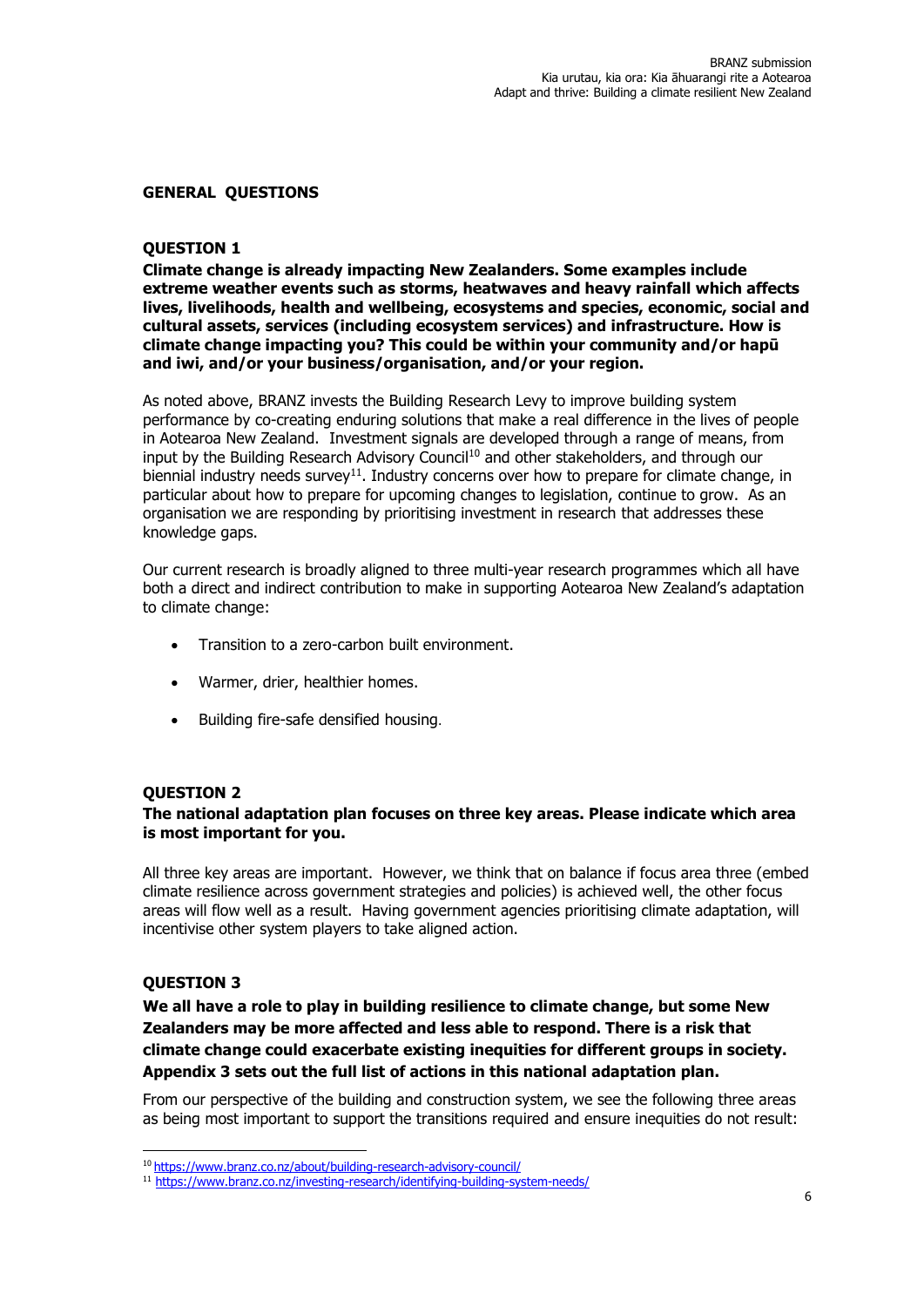- Ensuring there is a coherent policy environment enabling adaptation and change.
- Ensuring climate actions across the building and construction system use a systems approach to identify barriers which could be unlocked by others.
- Supporting the transitions and making sense of the policy changes for the majority of the business that make up the building and construction system, which are in general small to medium sized.

Please also refer to our recommendations at the front of this submission, as to what is needed to ensure climate adaptation goals are met.

# **QUESTION 4**

**Central government cannot bear all the risks and costs of adaptation. What role do you think asset owners, banks and insurers, the private sector, local government and central government should play in:** 

**a. improving resilience to the future impacts of climate change?** 

## **b. sharing the costs of adaptation?**

We agree that central government cannot bear all the risks and costs of climate change adaptation, but leadership at central government is essential, as it is at local government. There is a strong role for central government to support the conversation and lead action across all areas. This is because ultimately, in any response from central and local government, asset owners who provide services, and the private sector will transfer much of the cost to the consumer. Therefore, the need to support Aotearoa's New Zealand's transition to a high wage economy is even more important as well as urgent and needs to start now. It takes time to plan this and support the infrastructure needs for our economy.

## **QUESTION 5**

**The National Climate Change Risk Assessment recognised that there may be economic opportunities in adapting to a changing climate.** 

**a. What opportunities do you think could exist for your community or sector?** 

## **b. What role could central government play in harnessing those opportunities?**

We consider a major opportunity to pursue is to support and fund a more joined up, research science and innovation system, that has appropriate scale. BRANZ's thoughts on how this could be done are outlined in our submission on the Te Ara Paerangi | Future Pathways Green Paper.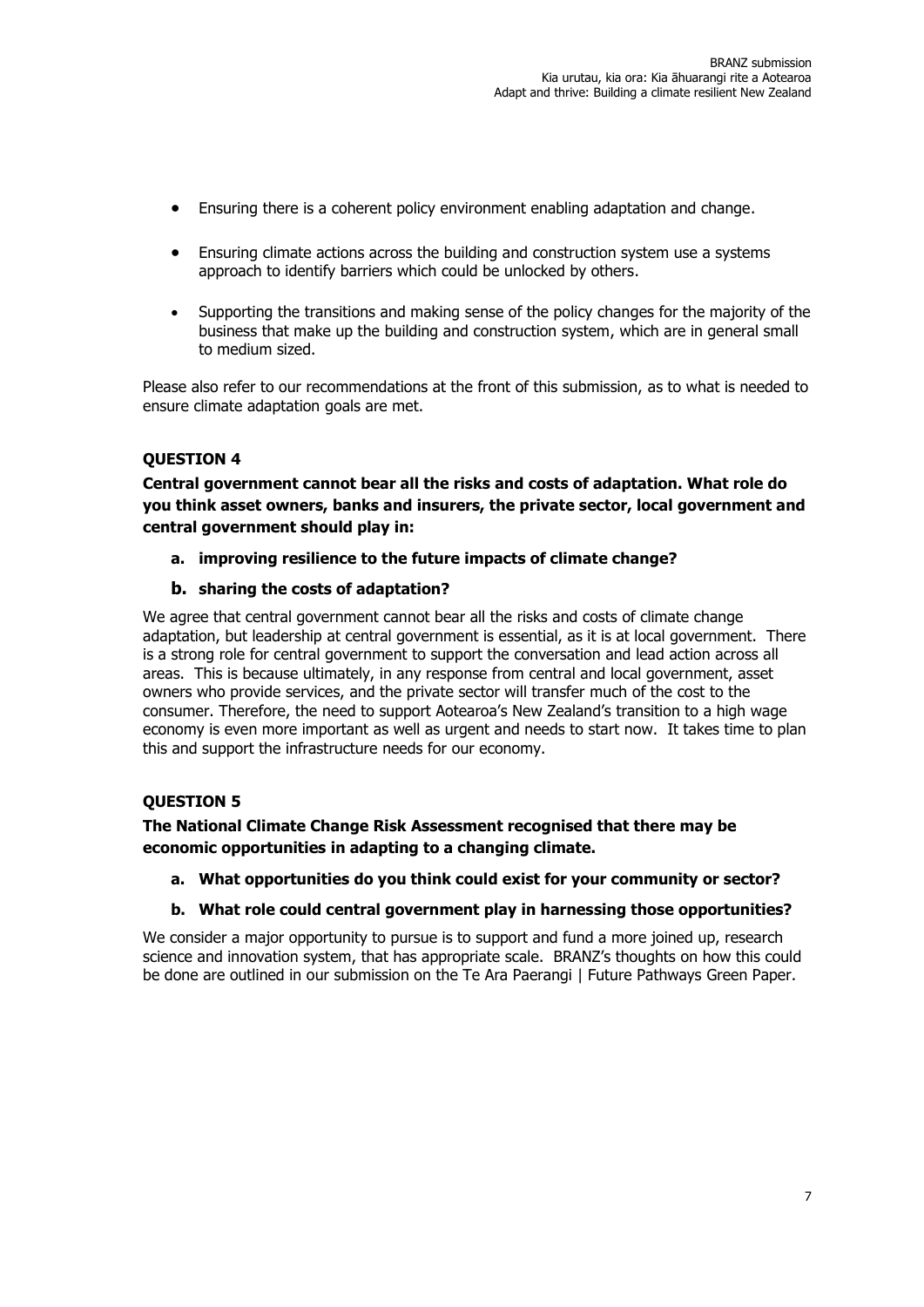#### **SYSTEM-WIDE ACTIONS**

## **QUESTION 5 Do you agree with the objectives in this chapter?**

We agree that those actions are important, but we think there is a need to provide greater coherence across the whole of the system to ensure that goals of the Plan are met. The regulatory stewardship action appears weak and business as usual. There is a need for effective leadership across the sectors and the economy to support the country to make the necessary changes. With respect to resource management reform there is much that can be done to reduce complexity, clarify for the broader society who does what and how various legislation, regulation works together. In addition, coherence between the Emissions Reduction Plan actions and the National Adaptation Plan is critical.

#### **QUESTION 6**

**Do you agree that the new tools, guidance and methodologies set out in this chapter will be useful for you, your community and/or iwi and hapū, business or organisation to assess climate risks and plan for adaptation?** 

We agree that new tools, guidance and methodologies are important. However, there is also a need to consider the enabling environment to allow for the uptake of these new tools, guidance and methodologies. This will require a different kind of engagement and education on the risks and opportunities of the changing climate.

There are unique skills needed to do this work that need to be supported, targeted at both a sectoral level, business type, and for the general public. This awareness, engagement and education will need to recognise that all are at different stages of their adaptation transitions. This means that awareness, engagement and education will need to be appropriately targeted to where on the journey the audience is at.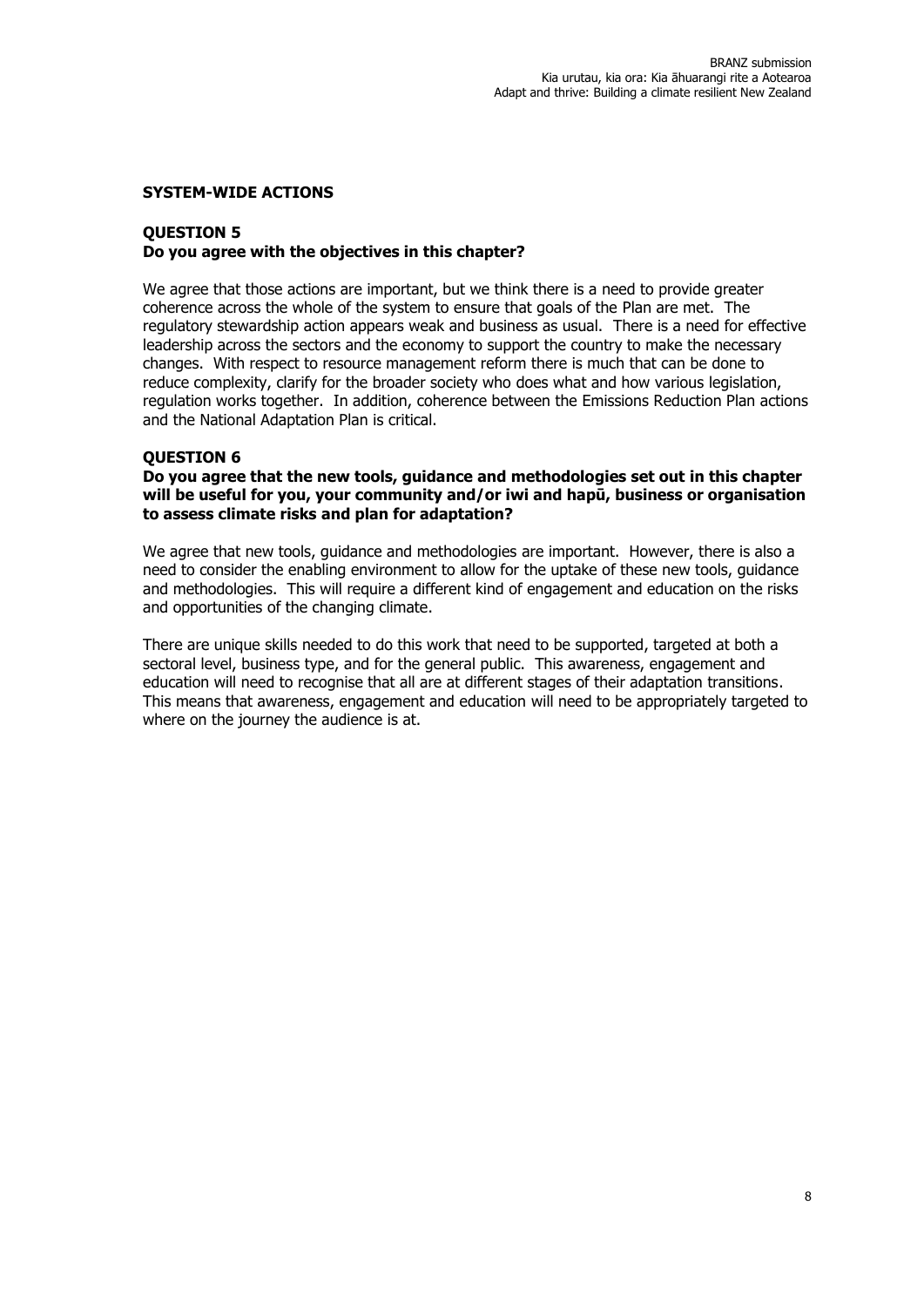## **HOMES, BUILDINGS AND PLACES**

## **QUESTION 19 Do you agree with the outcome and objectives in this chapter?**

BRANZ is supportive of the critical actions outlined in the Homes, Buildings and Places chapter as they address some of the major climate change concerns. We recommend that our recommendations in the background section of this submission are adopted in order for these actions to be successfully achieved. We also recommend that the Construction Sector Environment Roadmap for Action is reviewed carefully and aligned with planned actions of the Construction Sector Accord's, Transformation Plan out to 2025. This will ensure there is coherence across this work, MBIE's Building for Climate Change programme and the research and its outreach that is being conducted in Aotearoa New Zealand.

#### **QUESTION 20**

# **What else should guide central government's actions to increase the resilience of our homes, buildings and places?**

BRANZ considers there is a greater need to understand how climate risks affect people's behaviour and vice versa, taking into account different hazards, target groups, landscape types and socio-economic circumstances within the Plan.

Research undertaken on behalf of the UK Committee on Climate Change by AECOM and others<sup>12</sup> outlined several research questions that could support this aspect of the Plan. These include:

- What behaviours do different groups adopt in anticipation of or in response to a chronic or acute climate event? Do the behaviours vary by geographic region or land use type?
- How do these behaviours impact on risk and does that change depending on the frequency or magnitude of the event?
- What factors influence these behaviours?
- How can effective behaviours be further incentivised?
- How might data or digital innovations affect decision-making?
- What are the barriers which could prevent these interventions from being implemented or effective?

The AECOM study highlighted 86 different behaviours that could influence a response to climate change adaptation. These behaviours enable decreases in sensitivity to the impacts of climate change and in some cases increased adaptive capacity. However, some behaviours were also maladaptive to risk, such as climate risks and hazards impacting mental health and wellbeing.

The main behaviours identified in the study were grouped under the following types:

• Hazard reduction.

<sup>&</sup>lt;sup>12</sup> See: AECOM (2020) Understanding how behaviours can influence climate change risks. UK Committee on Climate Change: London: HM Government: [https://www.ukclimaterisk.org/wp-content/uploads/2020/07/Understanding-how](https://www.ukclimaterisk.org/wp-content/uploads/2020/07/Understanding-how-behaviours-can-influence-climate-change-risks-Main-Report_AECOM.pdf)[behaviours-can-influence-climate-change-risks-Main-Report\\_AECOM.pdf](https://www.ukclimaterisk.org/wp-content/uploads/2020/07/Understanding-how-behaviours-can-influence-climate-change-risks-Main-Report_AECOM.pdf)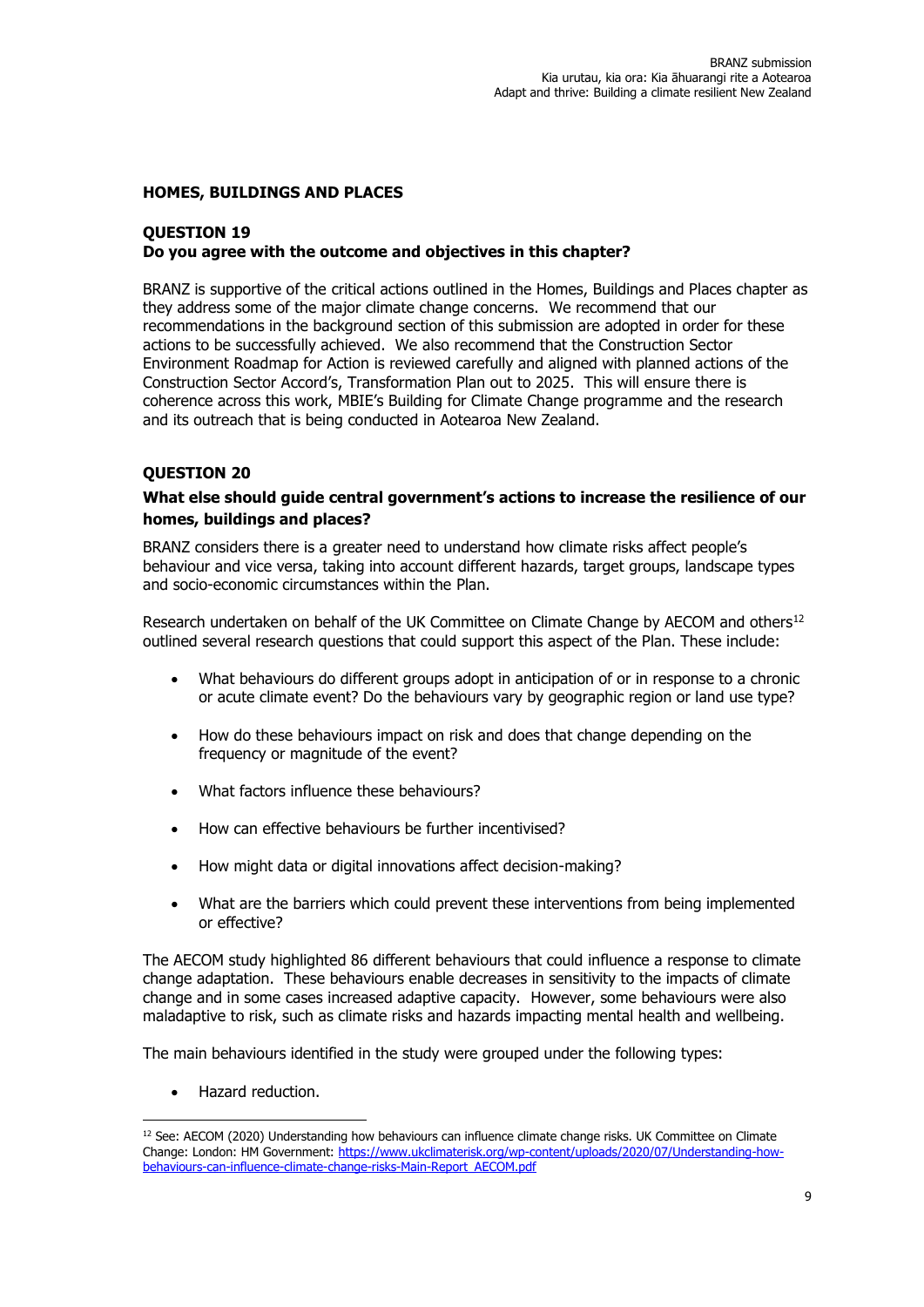- Vulnerability reduction.
- Preparedness for response.
- Coping during crisis.
- Preparedness for recovery.

Understanding these behaviours is useful for the public and decision-makers, so that they can be better informed about how their behaviours interrelate and influence climate risk. Similarly, decision-makers can use the insights about human behaviour to inform how larger scale policies or projects can be best designed to complement local adaptation strategies.

Greater understanding of how human behaviour can influence the success of the Plan's implementation can provide more context to understand  $why$  people do the things they do. Furthermore, understanding human behaviours in relation to climate change adaptation can also highlight the underlying factors that drive people to take adaptive action or not, which can be leveraged to incentivize adaptation.

The built environment and the natural environment are part of one eco-system. It is, therefore, critical that we also provide an understanding of human behaviour with the Plan. As human behaviour is flexible and adaptable, there are traits and practices the government needs to encourage and facilitate if New Zealand is to adapt successfully to climate change. BRANZ is able to assist the Ministry for the Environment and other agencies with this work via our leading social science team who have expertise in behaviour change and climate change.

# **QUESTION 21**

## **Do you agree with the actions set out in this chapter?**

Please refer to our Recommendation Four regarding the need for action to support the building and construction industry with the skills and knowledge to assist with climate change adaptation. This includes adopting the skills actions identified in the Construction Sector Environment Roadmap for Action.

BRANZ research from the Future of Work project<sup>13</sup> has found that within the building and construction industry there is very little knowledge and experience in many areas related to sustainable/zero-carbon construction. This is despite the desire for knowledge in industry. The project has also found that the majority of those surveyed felt that the wider industry was only 'somewhat competent' when it came to addressing climate change. Industry has told us that the biggest barriers they face in relation to addressing climate change were information gaps, inertia, time and resources.

# **QUESTION 22**

**Are there other actions central government should consider to a) better promote the use of mātauranga Māori and Māori urban design principles to support adaptation of homes, buildings and places?**

<sup>13</sup> <https://www.buildmagazine.org.nz/index.php/articles/show/future-of-work-in-building>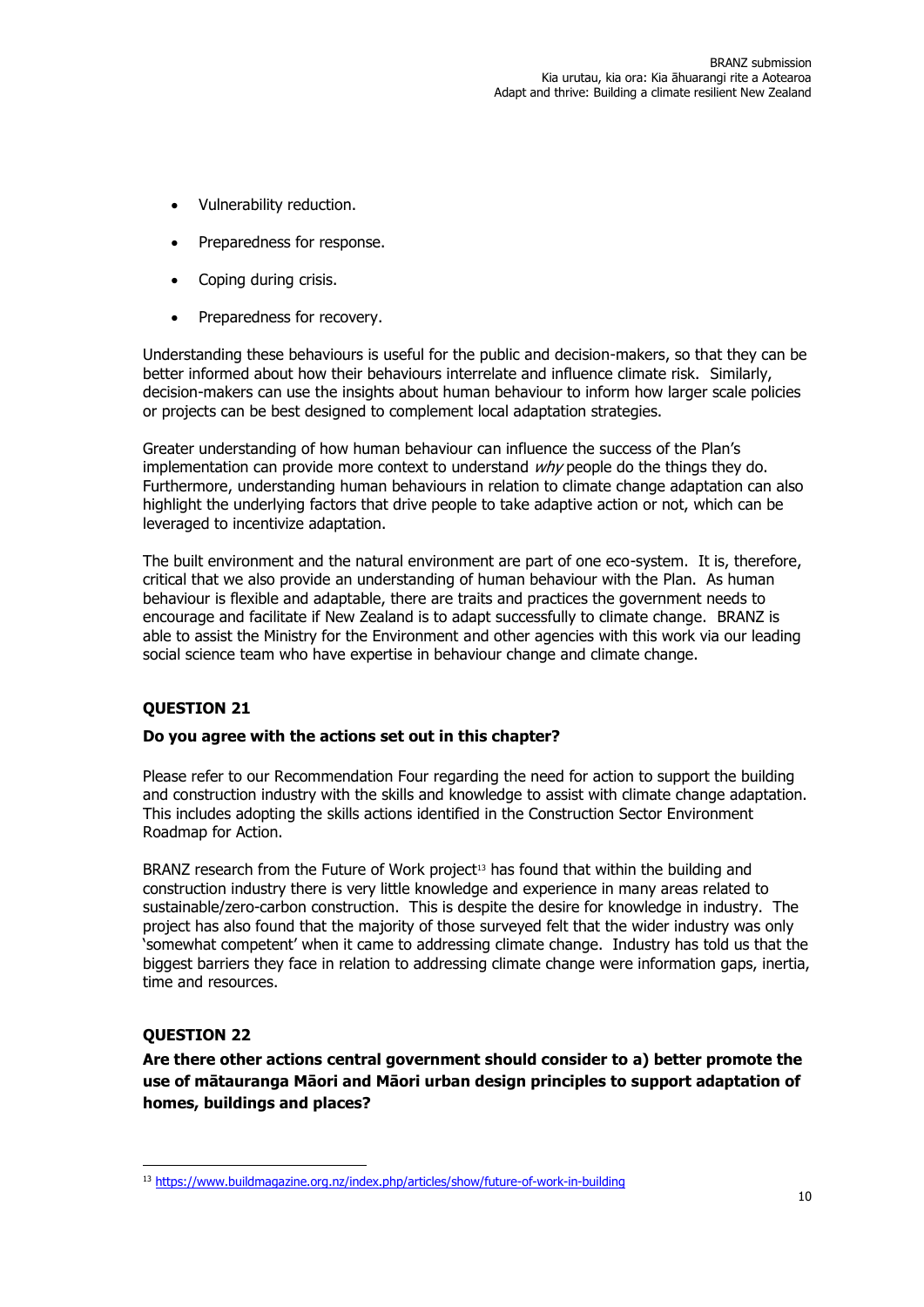BRANZ supports the mana motuhake of Māori. We consider the integration of te ao Māori to support the adaptation of homes, buildings and places is critical to its success. There is already significant existing knowledge available on which central and local government can build, rather than necessarily creating new knowledge. For example, making use of key documents such as the Te Aranga Māori Cultural Landscape Strategy, which already has been integrated into the Auckland Design Manual<sup>14</sup>.

Research shows within urban design it is important to evaluate urban design projects, not solely from a developer or designer's point of view. This was a key finding from research undertaken through the BRANZ-hosted National Science Challenge Building Better Homes, Towns and Cities by Jade Kake and Jacqueline Paul in 2018<sup>15</sup>.

This work showed that evaluation should include mana whenua and residents' perspectives, seeking their own evaluations and measurement of success of the application of urban design principles. It also highlighted the need for urban design to be undertaken in partnership with Māori from project establishment, through the design and development phases, to postoccupancy monitoring and evaluation.

# **QUESTION 22**

# **Are there other actions central government should consider to (b) ensure these actions support adaptation measures targeted to different places and respond to local social, cultural, economic and environmental characteristics?**

BRANZ recommends greater user of Dynamic Adaptive Policy Pathways (DAPP) within the development of Plan's actions. This should be used in other sections such as the actions within the Homes, Buildings and Places section of the Plan.

The DAPP approach aims to support the development of an adaptive plan that is able to deal with conditions of deep uncertainties. A DAPP plan specifies actions to be taken immediately to be prepared for the near future and actions to be taken now to keep options open to adapt if needed in the future. The exploration of adaptation pathways is one of the main ingredients of an adaptive plan. A monitoring system collects information to get early warning signals (triggers) for implementation of actions or for reassessment of the plan. BRANZ acknowledges the work of the Deep South National Science Challenge in developing DAPP within the New Zealand context<sup>16</sup>.

Another area where we think there is an opportunity to strengthen the plan is through the ability to consistently evaluate climate change adaptation risks across New Zealand by different groups. Last year, an international standard was released-ISO 14091:2021 Adaptation to climate change — *Guidelines on vulnerability, impacts and risk assessment*. If New Zealand were to adopt this standard or develop an appropriate New Zealand standard, this would assist in the assessment of climate change adaptation vulnerability, impacts and risk assessment.

[https://www.buildingbetter.nz/publications/urban\\_wellbeing/Kake\\_Paul\\_2018\\_Maori\\_Design\\_principles\\_UrbanismNZ.pdf](https://www.buildingbetter.nz/publications/urban_wellbeing/Kake_Paul_2018_Maori_Design_principles_UrbanismNZ.pdf)

<sup>14</sup> <https://www.aucklanddesignmanual.co.nz/design-subjects/maori-design>

<sup>&</sup>lt;sup>15</sup> Kake, J & Paul, J. (2018) Evaluating the Application of Māori Design Principles to Urban Neighbourhood Development Projects to Develop a Kaupapa Māori Design Framework and Assessment Tools. National Science challenge: Building Better Homes, Towns and Cities:

<sup>16</sup> <https://deepsouthchallenge.co.nz/audience/homes/>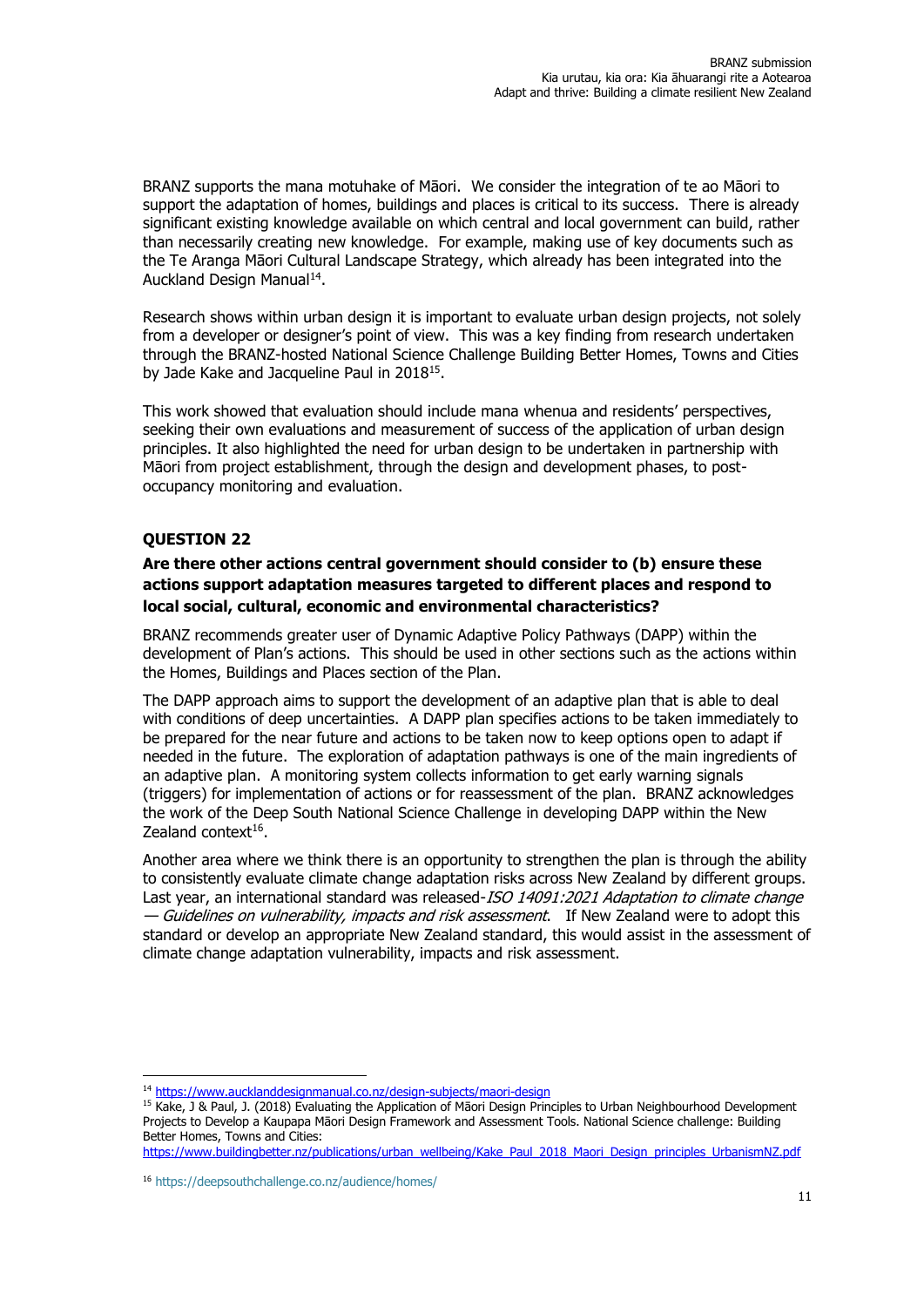# **QUESTION 22**

## **Are there other actions central government should consider to (c) understand and minimise the impacts to cultural heritage arising from climate change?**

We consider more can be done to support research to understand the impacts on our cultural heritage. BRANZ has recently focused on this area through supporting a project to investigate the Climate Change Impacts on Marae. The project is being led by Professor Regan Potangaroa, Professor Suzanne Wilkinson and Kiri Maxwell from Build Back Better Aotearoa New Zealand and Massey University.

The research acknowledges that most of our marae are built adjacent to waterways for transport and kai (food), or along the coast. Unfortunately, with climate change, this has placed some marae and their wharenui at risk from inland and coastal flooding, landslides, wildfire and rising sea levels. All of these are projected to become more frequent and severe.

This research will be the first full survey of all maraes in Aotearoa New Zealand. The work is being done in partnership with BRANZ, Build Back Better Aotearoa New Zealand and iwi. It will co-develop a framework of climate change adaptation for marae, and the capability and capacity needed to address those challenges which are often being faced alone by hapū and iwi living on their marae. To find out more about this project please contact: [research@branz.co.nz.](mailto:research@branz.co.nz)

# **QUESTION 23**

# **Do you think that there is a role for government in supporting actions to make existing homes and/or buildings more resilient to future climate hazards?**

We consider both central and local government have a key role to play in supporting actions to make existing buildings more resilient. We recommend that the Building Act 2004 be reformed to enable climate resilient buildings. There are a number of opportunities within the Act where reform could support more resilient buildings. This includes:

- Providing a definition of what a climate resilient building is, especially in terms of building design and performance.
- Ensuring there is greater regulation for overheating. Building Code clause H1 Energy efficiency performance requirement H1.3.3 states that "account must be taken of physical conditions likely to affect energy performance of buildings, including …(e) the local climate; and (f) heat gains from solar radiation". However, these is no compliance pathway for these. They are only taken into account if the modelling method and building performance index are used to show compliance, but these two methods are rarely used. Overheating is not a focus area within other parts of the Building Code. However, overheating has the potential to impact clause G4 Ventilation performance requirement G4.3.1 "Spaces within buildings shall have means of ventilation with outdoor air that will provide an adequate number of air changes to maintain air purity" and clause G5 Interior environment functional requirement G5.2.1 "Buildings shall be constructed to provide: (a) an adequate, controlled interior temperature".
- Enabling the Building Act 2004 to work together with the resource management reforms to address climate change adaptation such as sea level rise. For example, section 113 of the Building Act 2004 could be revised so that the intended life of the building may be shortened on land that may be subject to future sea level rise.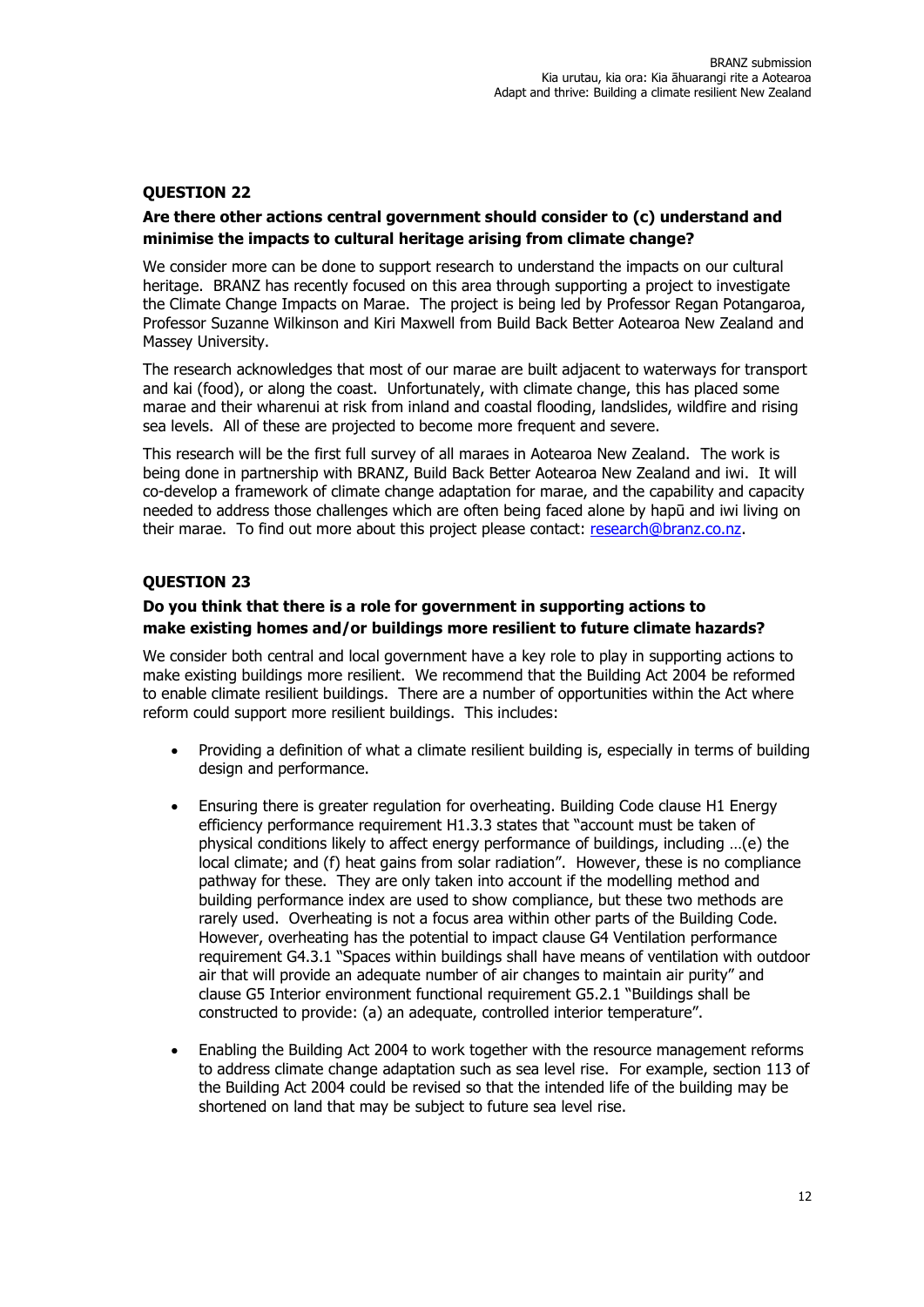- Exploring how different building typologies such as commercial buildings and future climate risk could be incorporated into section E1 Surface water (subsections E1.1, E1.2, 1.3.1, 1.3.2 and 1.3.3) of the Building Code.
- Exploring the creation of standards for greywater into section G13 Foul water.
- Strengthening the protection of buildings from wildfires. This is not directly covered within the existing Building Code. Clause C2-6 seeks to safeguard people from an unacceptable risk of injury or illness caused by fire, protect other property from damage caused by fire and facilitate firefighting and rescue operations. Increased risk of wildfires will have an impact on where people can build, which could impact the Resource management reforms (previously under the provisions of the Resource Management Act 1991 section 10B). Further, the management and attention to vegetation surrounding buildings, which is recognised in Building Code clause B1 Structure (B1.3.3 and B1.3.7), could also fall under the new Resource Management reforms. We would encourage the adoption of the standard AS 3959:2018 Construction of buildings in bushfire-prone areas in New Zealand.

# **QUESTION 24**

# **From the proposed actions for buildings, what groups are likely to be most impacted and what actions or policies could help reduce these impacts?**

As previously mentioned BRANZ would like to see the adoption of a consistent approach to the assessment of vulnerability, impacts and risk assessment. For example, through the adoption of ISO 14091:2021 Adaptation to climate change — Guidelines on vulnerability, impacts and risk assessment or similar standard. We acknowledge many groups will be impacted by climate change. We support equitable climate justice that ensures all people, businesses and environments impacted by climate change are consulted and involved in the solutions that impact them. We acknowledge that mana whenua have a special connection to the land and insist that all actions are undertaken according to kaupapa and tikanga Māori principles. We also support the use of Dynamic Adaptive Policy Pathways as a part of policies. This will help reduce climate change's impact on the most vulnerable and allow all groups a say in the actions and policies to address climate change.

# **QUESTION 25**

# **What are some of the current barriers you have observed or experienced to increasing buildings' resilience to climate change impacts?**

The following are the most important barriers we see to increasing buildings' resilience to climate change impacts.

- **1) Uncertainty over resource management reform:** The current consultation on the Draft national adaptation plan is happening at a time when the regulatory landscape is uncertain. The proposed resource management reforms will see the Resource Management Act 1991 replaced with the Natural and Built Environments Act, the Strategic Planning Act and the Climate Change Adaptation Act. Until these acts have been formalised, we consider there is lack of clarity about how the Plan will interact and relate to other key regulations proposed. We therefore urge that the Bills for these acts are developed with priority.
- **2) Ensuring the integration of actions between climate change adaptation and mitigation**: BRANZ encourages consideration be given to integrating measures for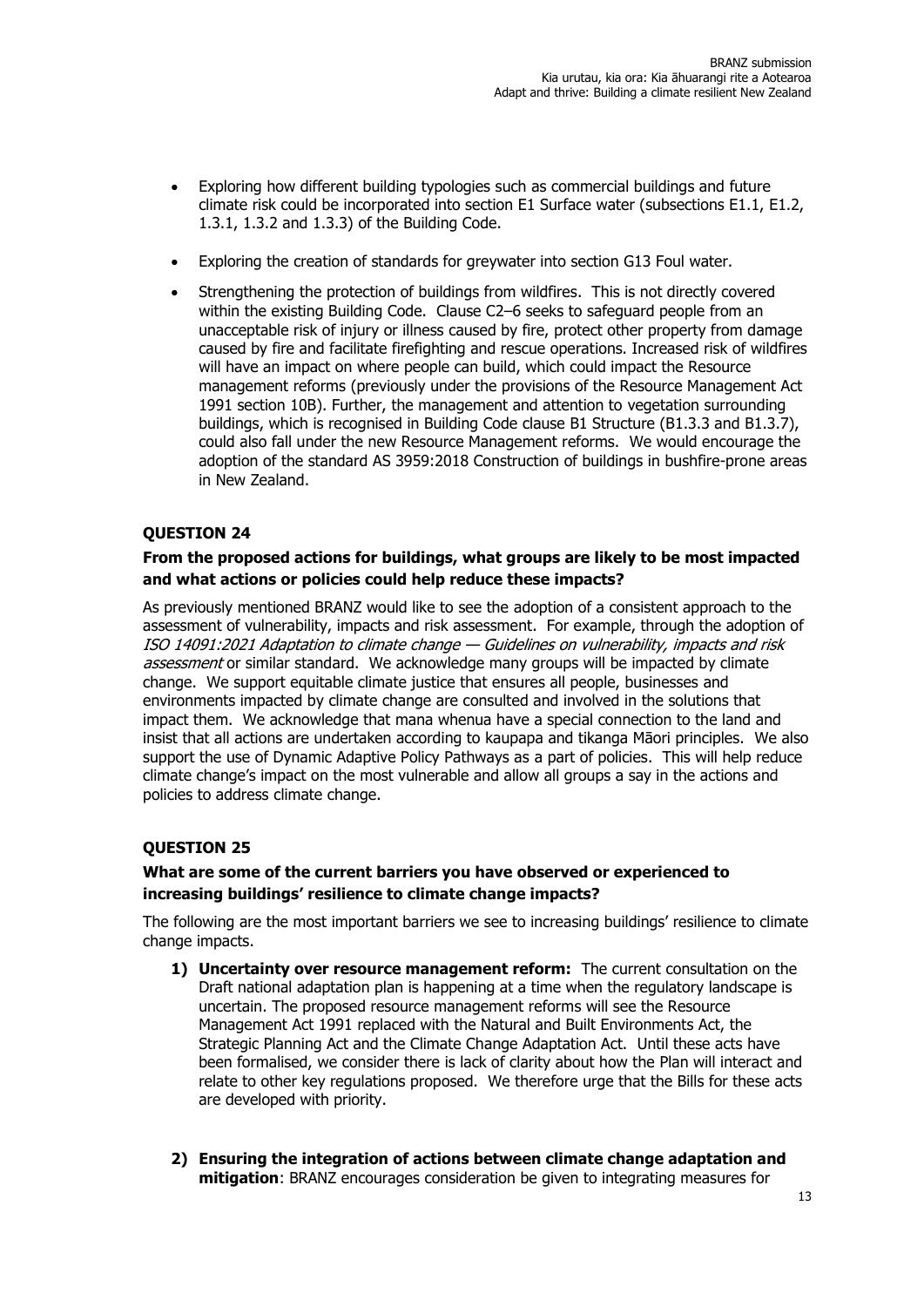climate change adaptation and mitigation. Siloed thinking and treating climate change adaptation and mitigation as different policy problems can lead to inefficacies and potential for missed opportunities. For example, the UK undertook its third climate change risk assessment in 2021. This identified 11 of 15 relevant major UK Government announcements that could have included integrated plans to adapt to climate change alongside those for reducing emissions $^{17}$ .

The best way to address climate change and avoid unintended consequences is to ensure climate change adaptation and mitigation are considered together especially in areas such as buildings, where there is considerable overlap.

#### **3) Address key knowledge gaps to assist with enabling climate resilient**

**buildings:** There are several knowledge gaps that need to be addressed to ensure that climate change adaptation actions for buildings are undertaken in an evidence-based way. Some of the key knowledge gaps to key climate change risk include:

#### Addressing sea level rise and flooding

- Research that defines building and design solutions for future climate risk due to flooding, such as examining guidance on minimum floor levels and adjusting building life expectancy within at-risk areas.
- Information on the costs and benefits of flood-resistant building materials and their viability as an adaptation response.
- Evaluation of current flood mitigation schemes to see if they are fit for purpose and able to address future climate risk.
- Communications on future flood risk and the promotion of climate readiness for building projects in development or undergoing extensive refurbishment.
- Understanding of how climate change preparedness is impacted by longer-term planning, such as a 25-year plan at varying degrees of scale such as building level, district and city level.
- Understanding about how natural and artificial ecosystems such as wetlands across New Zealand could be used in flooding and storm surges.
- The effectiveness of various community initiatives that could be used to help create awareness and solutions to rising sea levels, such as dune restoration initiatives.

#### Addressing overheating in buildings

- Research into the extent and severity of overheating in New Zealand buildings. An accepted New Zealand definition of overheating or acceptable upper and lower indoor temperature thresholds in buildings (other than early childhood centres and aged care facilities) is needed.
- Specific knowledge in terms of the need to establish best-practice design and construction principles that address overheating within New Zealand's buildings. Further, a New Zealand-specific design methodology for the assessment of overheating risk in buildings is needed.

<sup>&</sup>lt;sup>17</sup> Climate Change Committee (2021) Independent Assessment of UK Climate Risk: Advice to Government for the UK's third Climate Change Risk Assessment (CCRA3). HM Government. [https://www.theccc.org.uk/publication/independent](https://www.theccc.org.uk/publication/independent-assessment-of-uk-climate-risk/)[assessment-of-uk-climate-risk/](https://www.theccc.org.uk/publication/independent-assessment-of-uk-climate-risk/)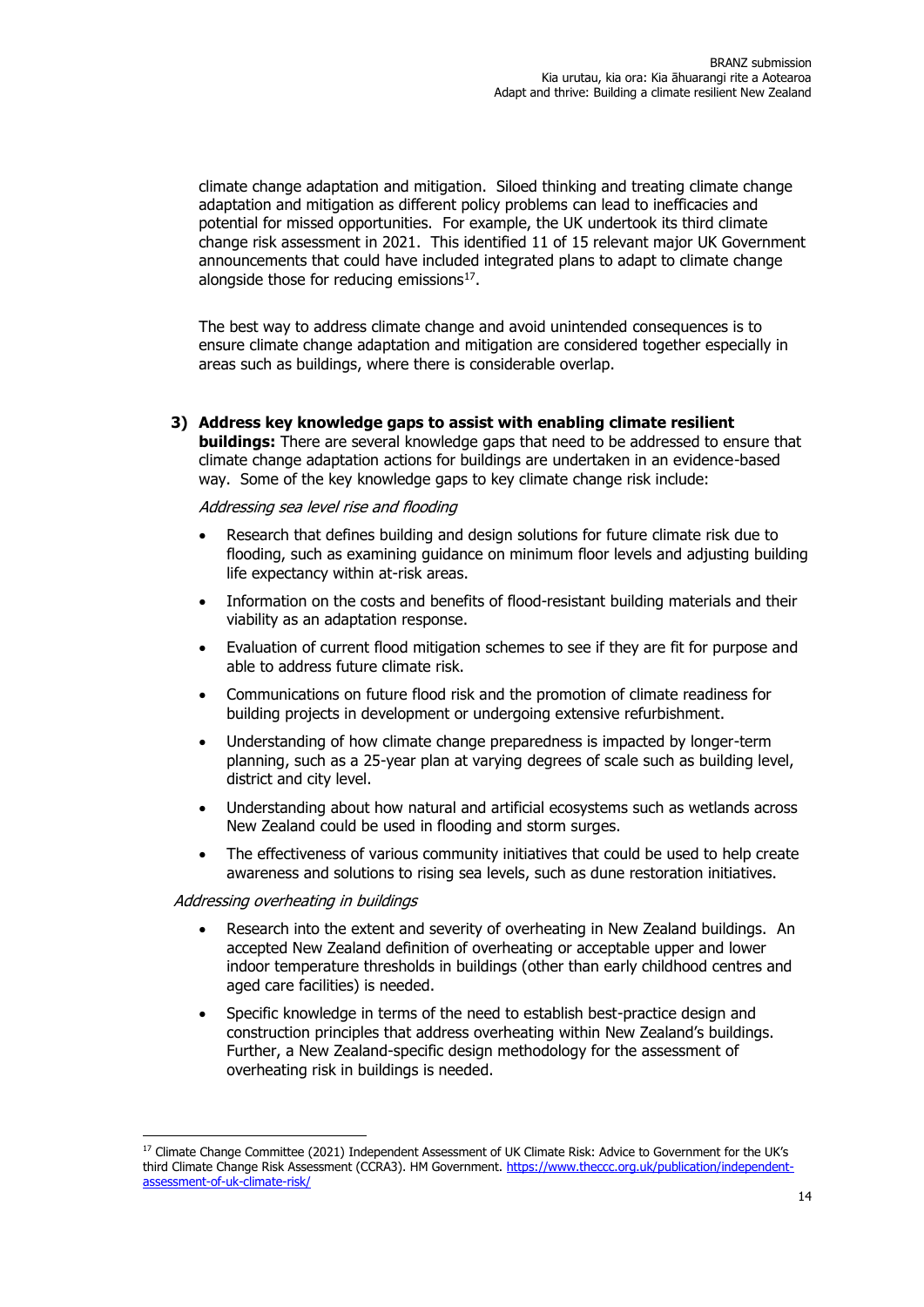- Accepted best-practice operational principles that addresses overheating within New Zealand's buildings.
- Performance-based indoor environment settings for different building typologies to reflect overheating risk. A key part of creating a performance-based measure is to enable a greater understanding of building occupants' behaviour and choices in relation to the indoor environment. For example, this could include why homeowners do not undertake adequate ventilation.
- Information to help people prepare for more overheating into the future. Health promotion programmes are required to educate and inform building occupants, designers and builders about the dangers of overheating.

#### Addressing increased risk of wildfires

• Research that investigates a cost-benefit analysis and practicality of constructing fireproof houses in New Zealand in areas identified as higher risk due to climate change. To drive the market uptake of wildfire solutions or to help create evidence for consideration for changes to building regulations.

These gaps, in addition to addressing the way in which research is done in New Zealand (refer to our Recommendation Six), will support the Plan's implementation.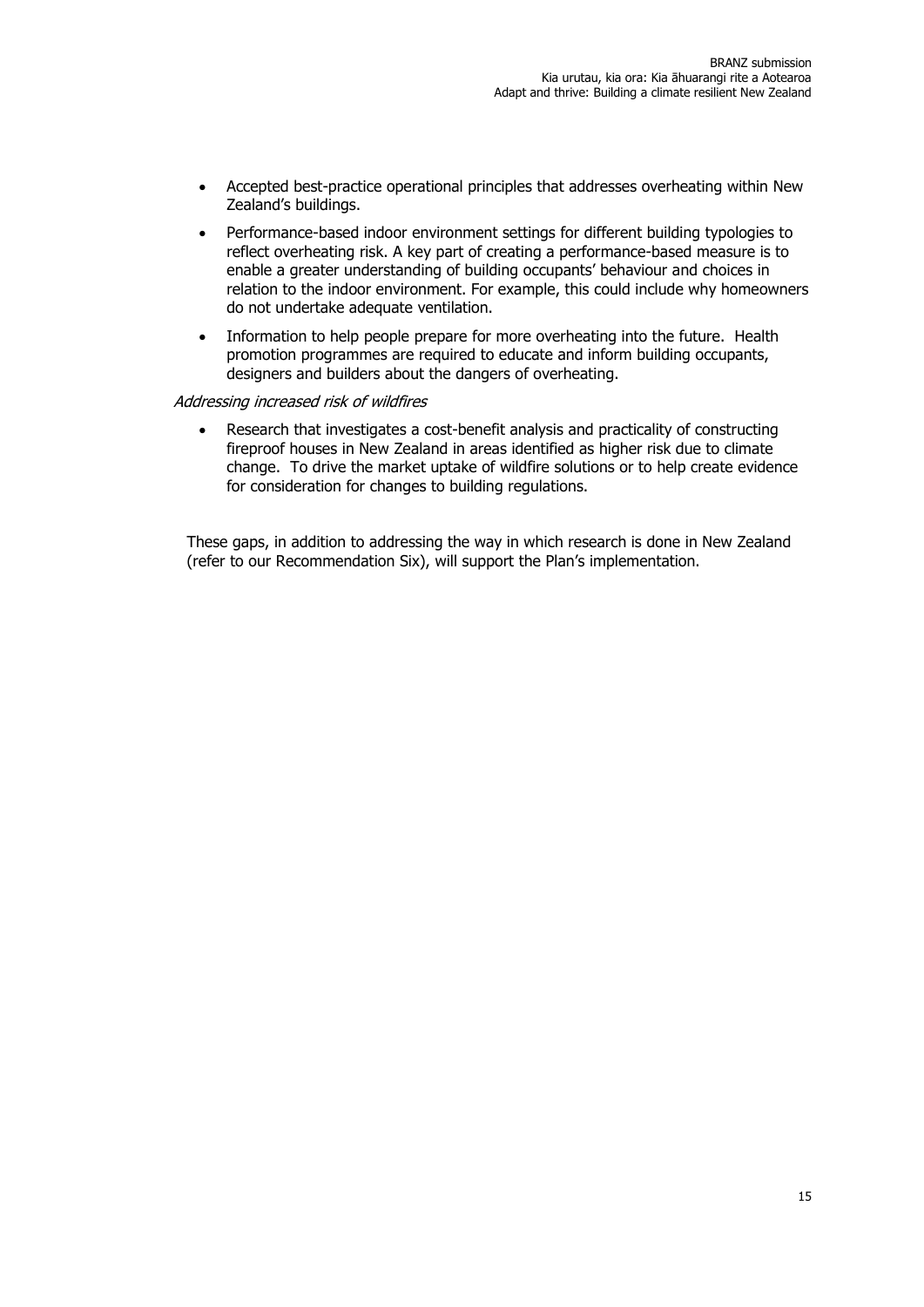## **THE ECONOMY AND FINANCIAL SYSTEM**

# **QUESTION 38**

## **Do you agree with the outcome and objectives in this chapter?**

To a large extent, yes. The one area that we think might require further consideration is the role of Flood Protection Insurance as a potential 'price signal' to drive changes in behaviour. Overall, the draft Plan is silent on the role of carbon taxes and other pricing mechanisms that will support behavioural change. From a potential systems transformation perspective, the interaction between the economy and the environment appears to be under-developed in the draft Plan.

# **QUESTION 40**

## **Do you agree with the outcome and objectives in this chapter?**

To a large extent, yes. Our rationale regarding Flood Protection Insurance outlined in our response to question 38 applies here too.

# **QUESTION 42**

**What do you think are the most important actions that will come from outside of central government (eg, local government, the private sector or other asset owners, iwi, hāpu and/or other Māori groupings such as: business, forestry, fisheries, tourism, urban Māori, the private sector) to reduce the economic and financial risk they face from climate change?**

People will ultimately drive real change if they have the ability to make that change. However, whether such change is driven by force (e.g., from an event affecting their lives) or by taking pro-active action is dependant on peoples' willingness, and need to adapt or change. Providing accessible, fit-for-purpose information and creating national awareness and understanding of the risk and potential cost of not adapting to future climate challenges are critically important.

## **QUESTION 45**

# **Should the Government have a role in supporting flood insurance as climate change risks cause private insurance retreat?**

There is too little information or evidence included in the consultation document to determine what role, if any, flood insurance should play. There may be a key role for Government in working with a broad range of stakeholders to understand the potential impact of private insurance retreat. A particular understanding of how this may particularly impact the most vulnerable individuals and communities is required. Once this is better understood, a fit-forpurpose solution can be designed by New Zealanders, for New Zealanders.

# **QUESTION 46**

**If you think the Government should have a role in supporting flood insurance as climate change risks cause private insurance retreat, how do you envision the**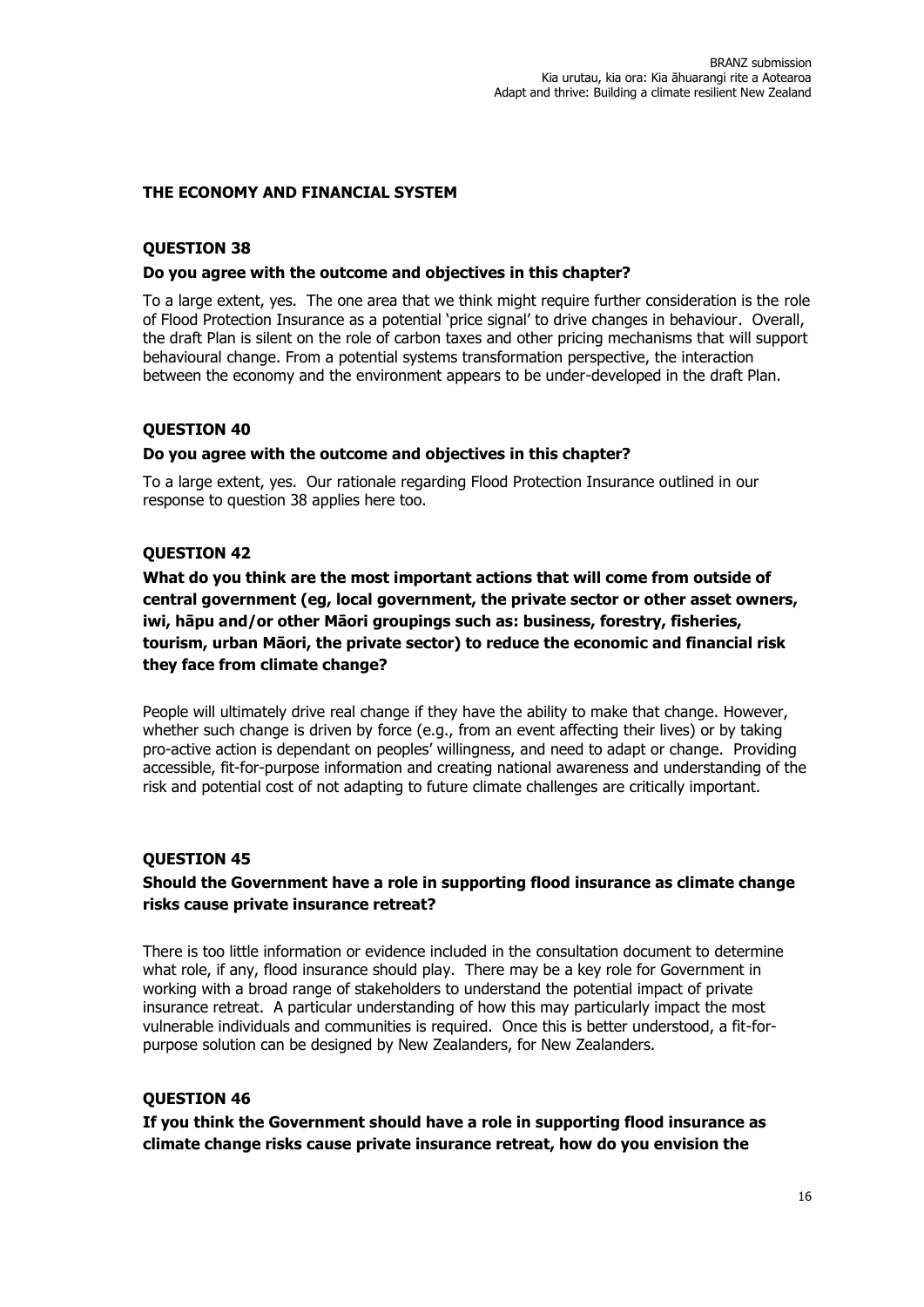# **Government's role, and how is this best achieved (eg, direct support and/or indirect support such as reducing underlying flood risk)?**

Please see answer to question 45.

# **QUESTION 47**

## **If the Government were to directly support flood insurance:**

## **a) what is the best way to provide this direct support?**

As per our response to question 45, we believe more work needs to be done to understand the risks and range of potential solutions before jumping to an insurance-based solution.

# **b) should the Government's focus be to support availability or affordability of insurance, or both?**

Please see answer to question 45.

# **c) how should the costs of that support be funded, and by whom?**

Please see answer to question 45.

## **d) what are the benefits and downsides of this approach?**

Please see answer to question 45.

**g) what would the risks or benefits be of also including non-residential property, such as commercial property?**

Please see answer to question 45.

# **QUESTION 49**

# **In your view, should a scheme similar to Flood Re in New Zealand be used to address current and future access and affordability issues for flood insurance? Why or why not?**

We wonder whether more work is needed to be done to understand the drivers and motivators, problem and opportunities in Aotearoa New Zealand first before designing a specific intervention such as Flood Re. Care ought to be taken in assuming that the success of an intervention in one jurisdiction will by default apply to the climate challenges and flood risks in another. Likewise, climate related risk profiles and outlooks also vary between jurisdictions – and over time. As such, it would be unwise to assume that the observed outcomes of the Flood Re initiative are attributable to the initiative exclusively. Other flood mitigation or adaptation measures such as the Thames Barrier may also have influenced the willingness of the insurance industry to participate in the Flood Re initiative.

# **QUESTION 50**

# **How do you think a scheme similar to Flood Re in New Zealand could support or hinder climate change adaptation initiatives in New Zealand?**

The Flood Re initiative provides a good framework for considering the feasibility of a similar but bespoke flood insurance solution for Aotearoa New Zealand. Consideration, however, ought to be